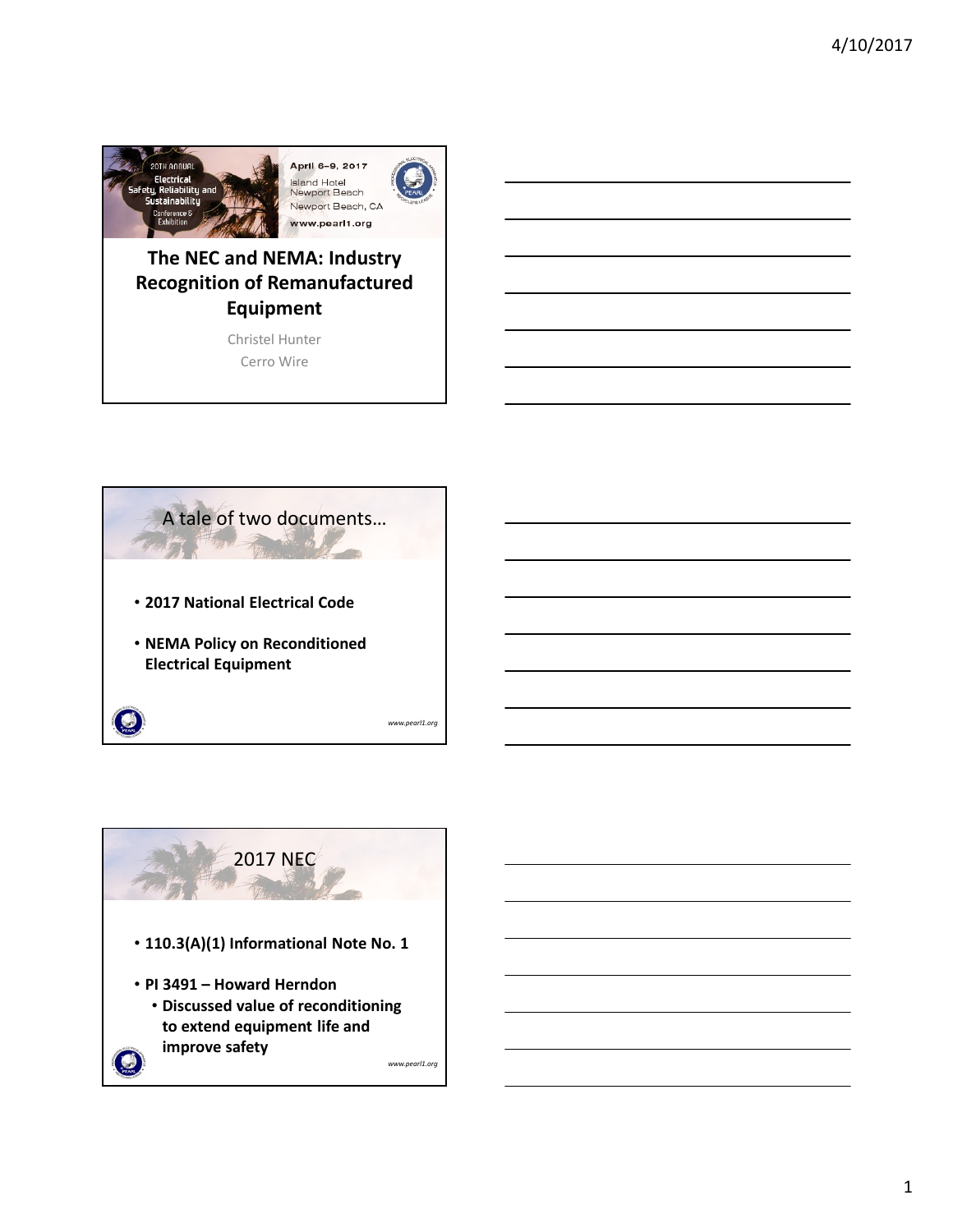





2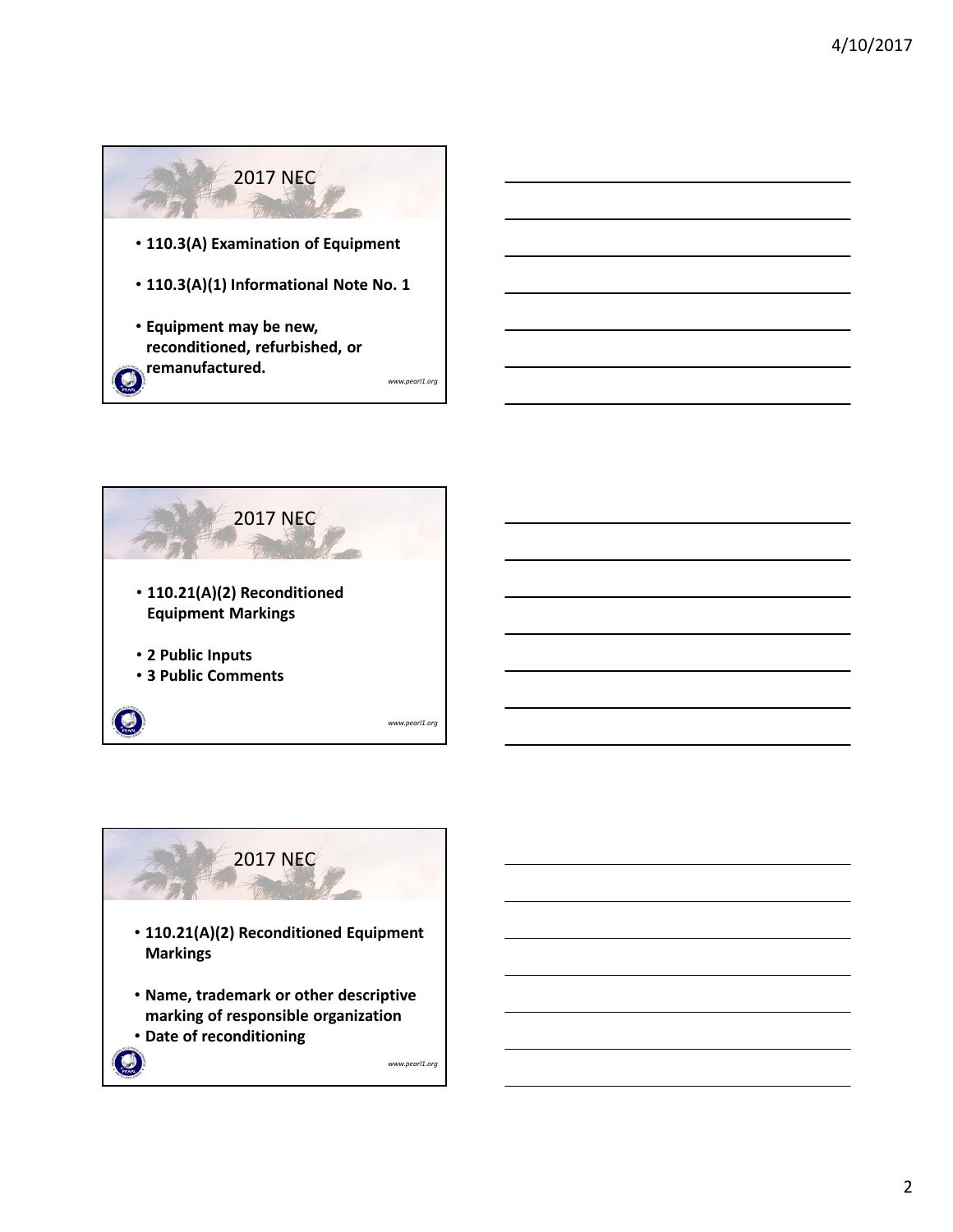





3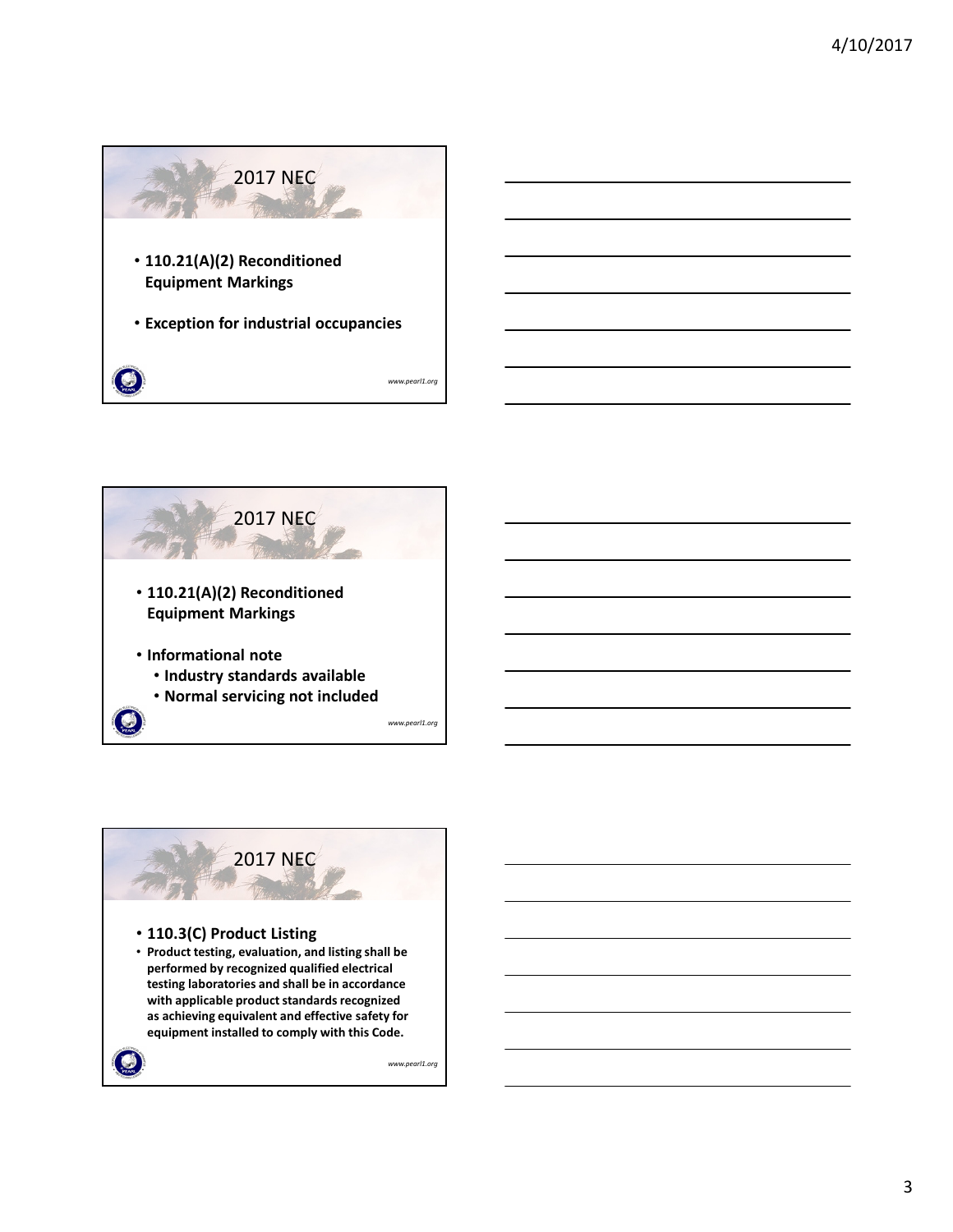## NEMA Policy on Reconditioned Equipment • Available at NEMA.org • Free download • **https://www.nema.org/Policy/Doc**

*www.pearl1.org* **uments/NEMA-Position\_Refubishing%20on%20Ele cEquip.pdf**

NEMA Policy on Reconditioned Equipment *www.pearl1.org* • "Proper electrical equipment reconditioning provides a means to extend the life of electrical products as well as an opportunity in some cases to update installed equipment with the latest performance and safety features."

#### NEMA Policy – Requirements for **Reconditioning**

- The use of design qualified parts, testing to industry-recognized safety standards
- Original manufacturer specification and/or recommendations
- Qualified personnel

*www.pearl1.org*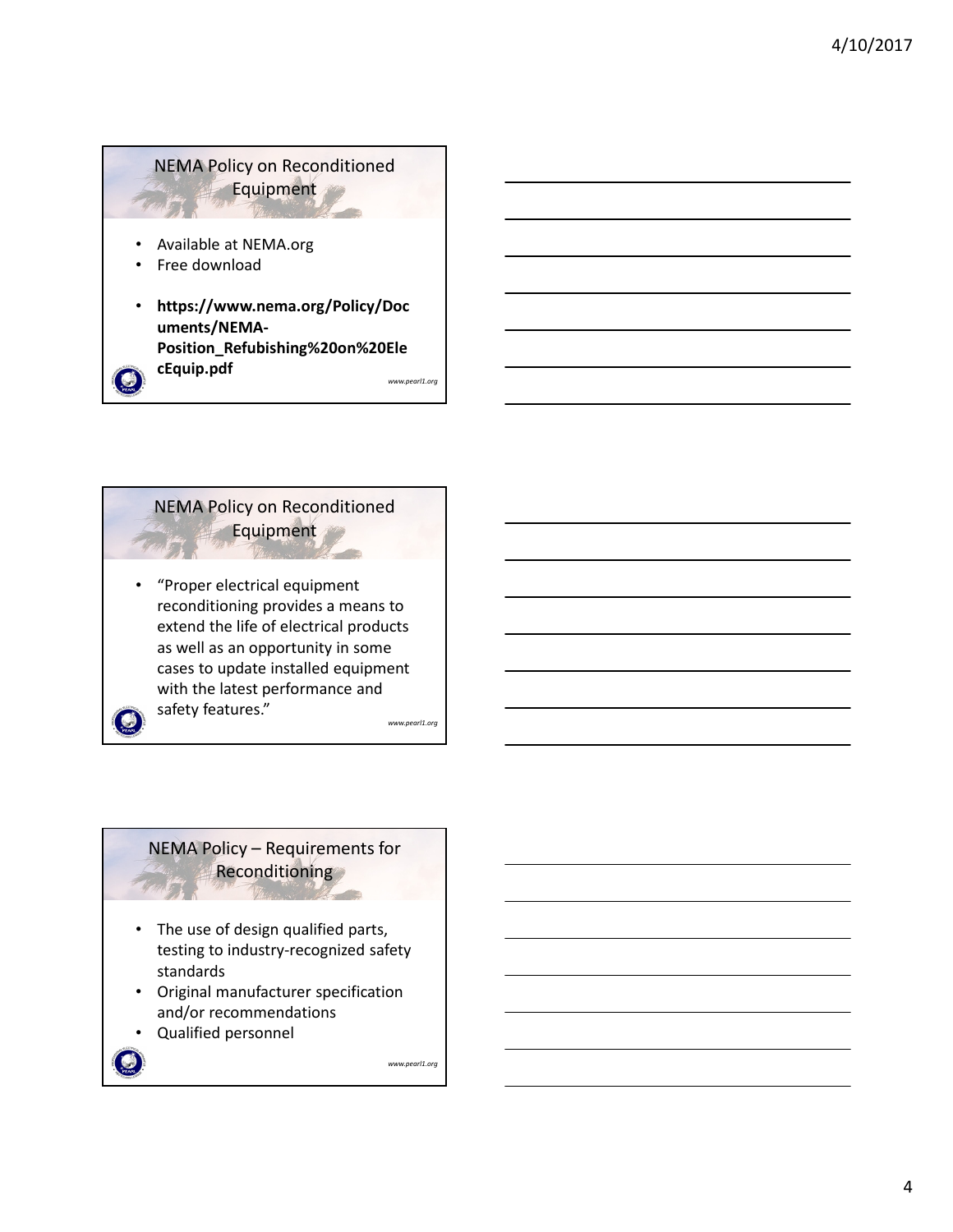# NEMA Policy - Documentation

• Documenting and demonstrating that component replacement has not compromised the manufacturer's original specifications and accepted industry standards

*www.pearl1.org*



### NEMA Policy- UL Example

- UL has created rebuilt categories
	- supervision of UL's FUS (Follow-Up Services) field representatives
	- removal of the initial certification mark (if provided)
	- *www.pearl1.org* affix a mark that identifies the product as reconditioned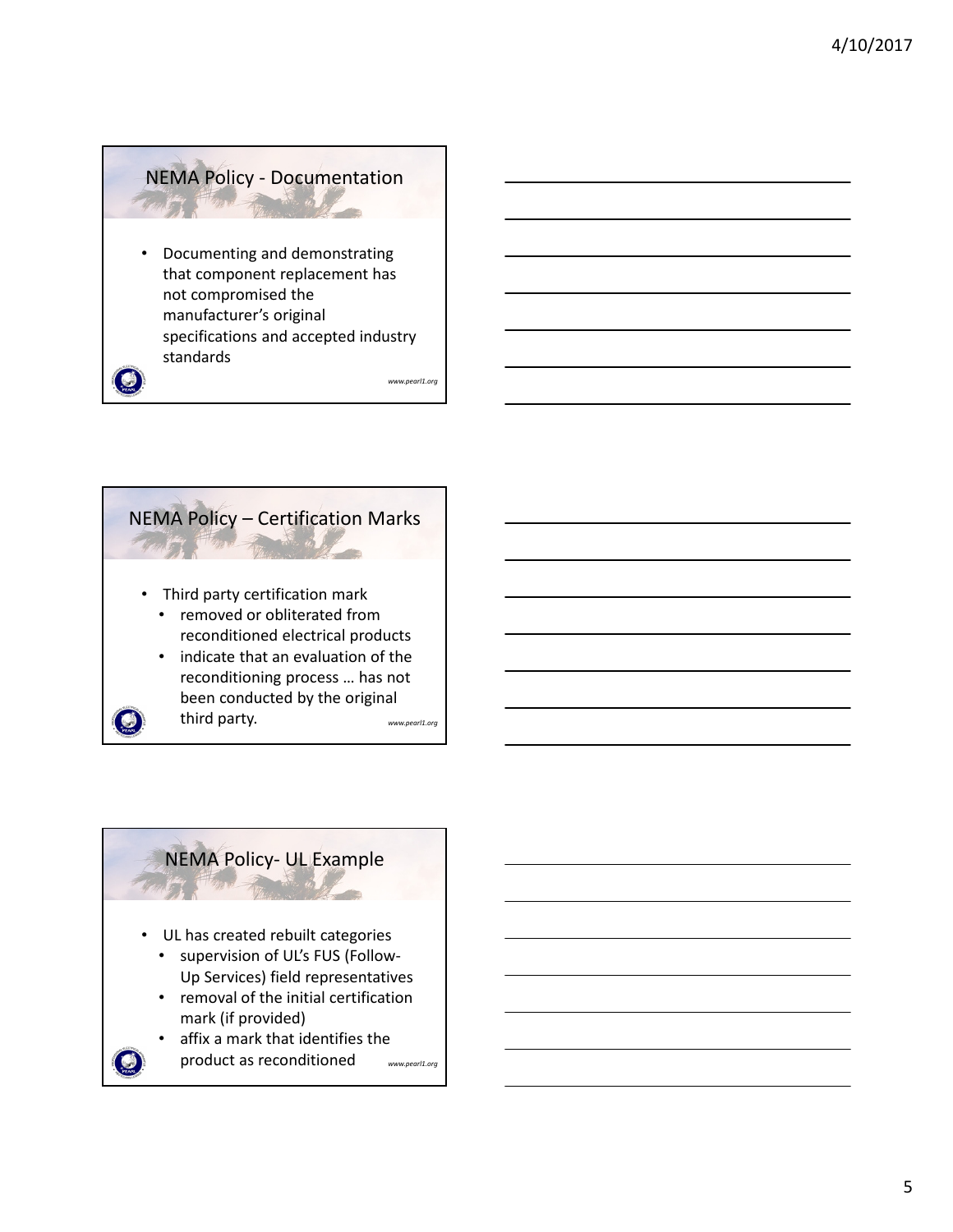





### NEMA Policy – History of Equipment

• It is often impossible to obtain the service records, application environment, and operation parameters of all electrical components.

۴

*www.pearl1.org*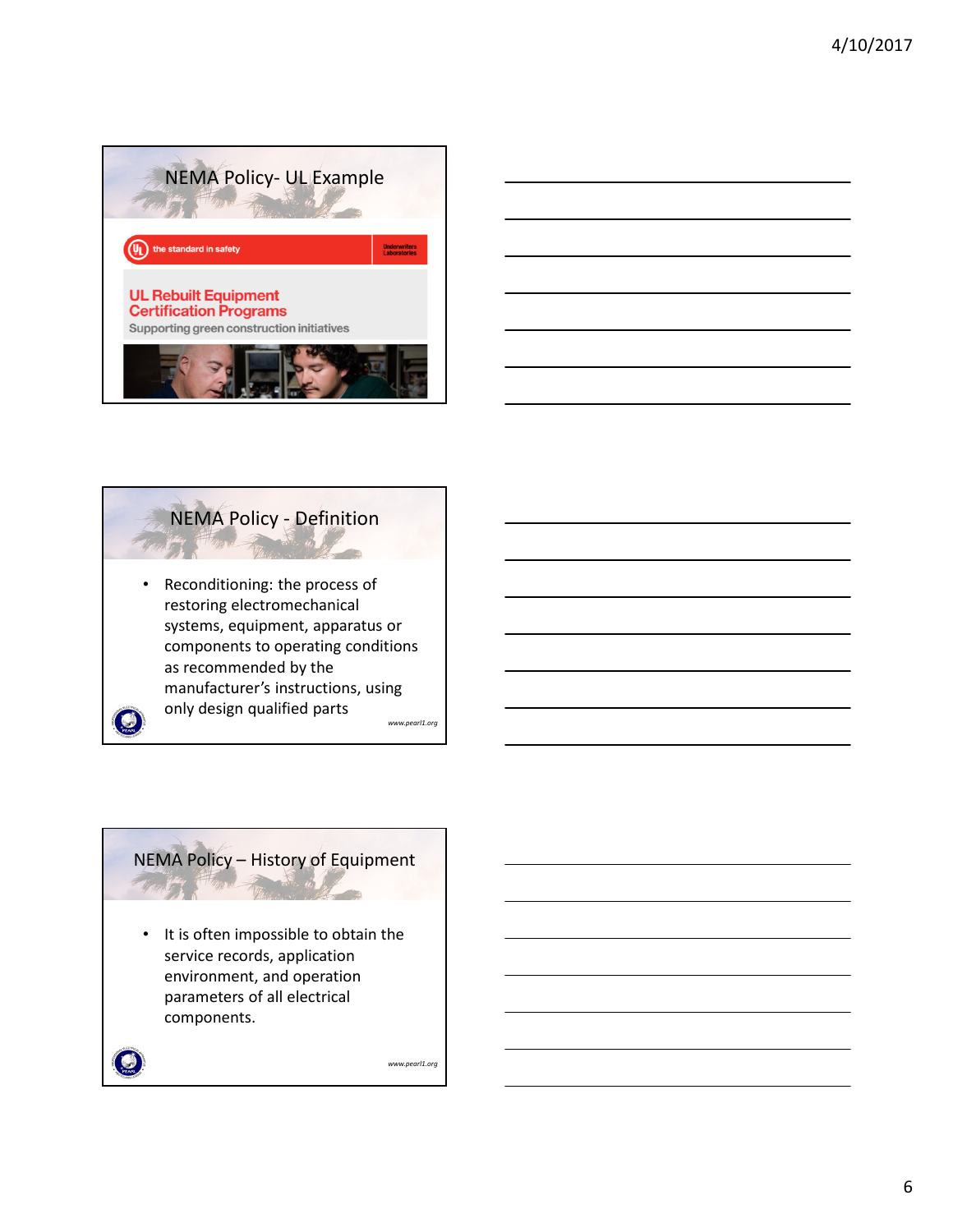

*www.pearl1.org*

Low and medium voltage replaceable link fuses Low voltage switchgear Manual and magnetic controllers Medium voltage switchgear Metallic conduit, tubing, raceways and fittings

Motor control centers Motors Switchboards

Uninterruptible Power Supply Equipment





7